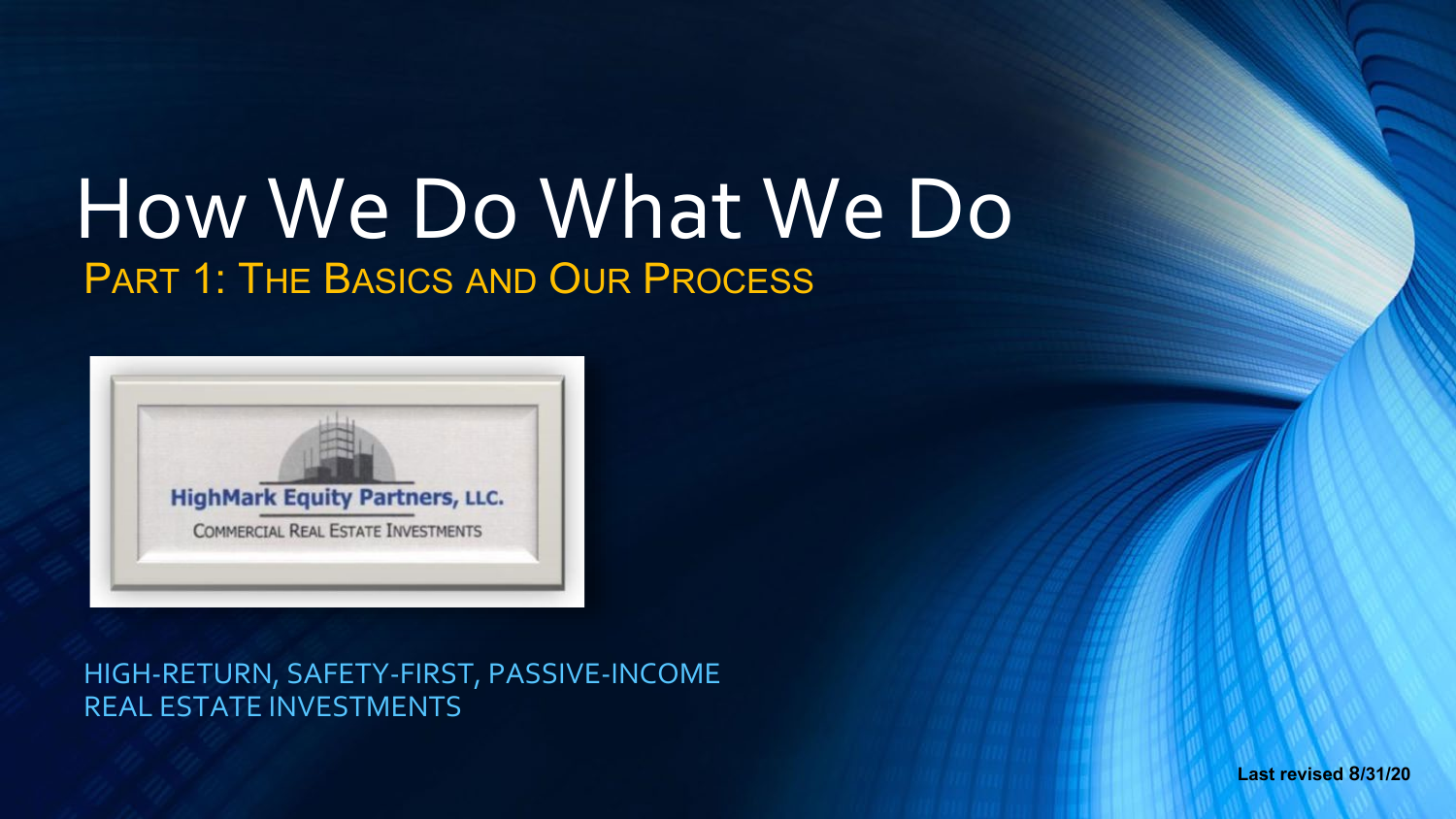2 of 14

#### "Why" must always be answered *before* "How."

HighMark Equity Partners' **mission** is to create and carefully oversee high-return, safe, passive-income streams for its investors, to free them to spend more time on their most meaningful life activities and goals.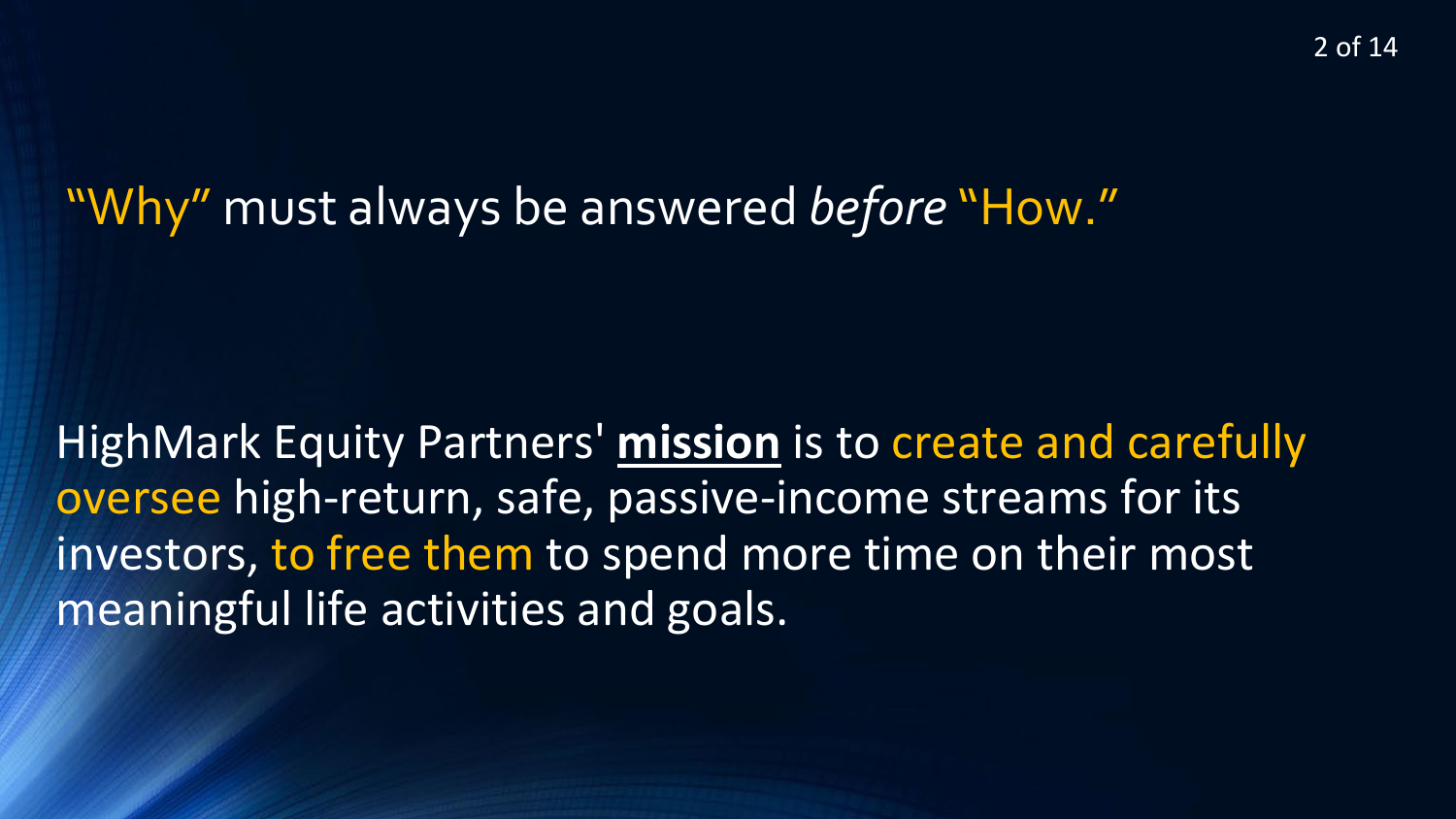### Basic Concepts (1 of 3)

- Net Operating Income (NOI) ?
- Capitalization Rate (CAP rate)
- NOI and CAP as they relate to Purchase Price

#### Net Operating Income (NOI) is calculated as:

All Income

– Expenses (not including mortgage payment, capital expenses, depreciation, amortization)  $=$  NOI

*Example:* \$100,000 income -\$30,000 expenses \$70,000 NOI

Seasoned investors and brokers may skip to: **"Part 2: Investor Pmt and LLC Ownership"**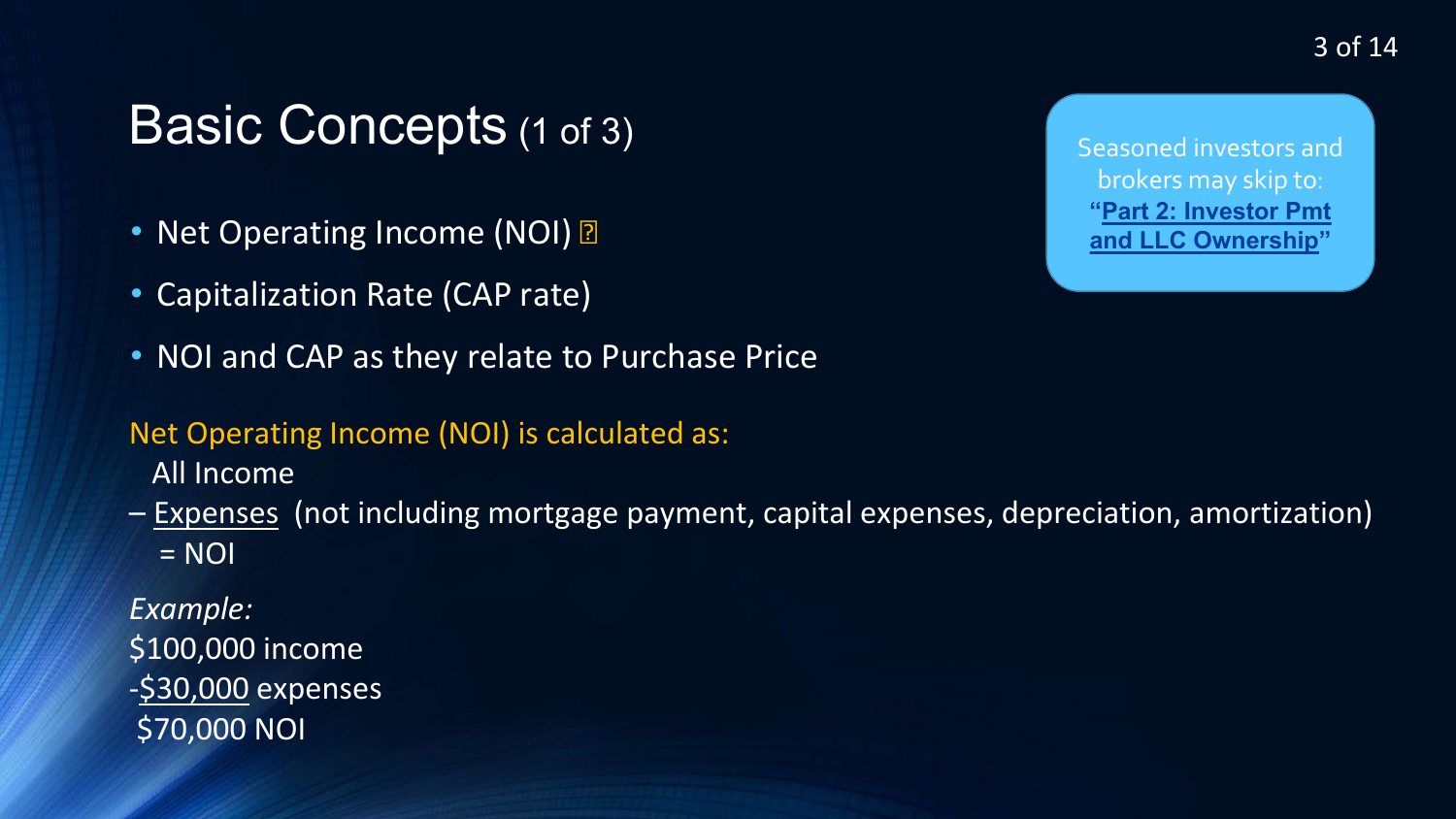#### Basic Concepts (2 of 3)

- Net Operating Income (NOI)  $\blacktriangledown$
- Capitalization Rate (CAP rate) 2
- NOI and CAP as they relate to Purchase Price

The CAP rate shows the relationship of a property's *income* to its *purchase price*. CAP is calculated by dividing NOI by Purchase Price.

*Example 1:*  $$70,000$  NOI  $/$ \$1,000,000 Price = 0.07 CAP, "a 7 CAP."

*Example 2:*  $$70,000$  NOI  $/$ \$700,000 Price = 0.10 CAP, "a 10 CAP."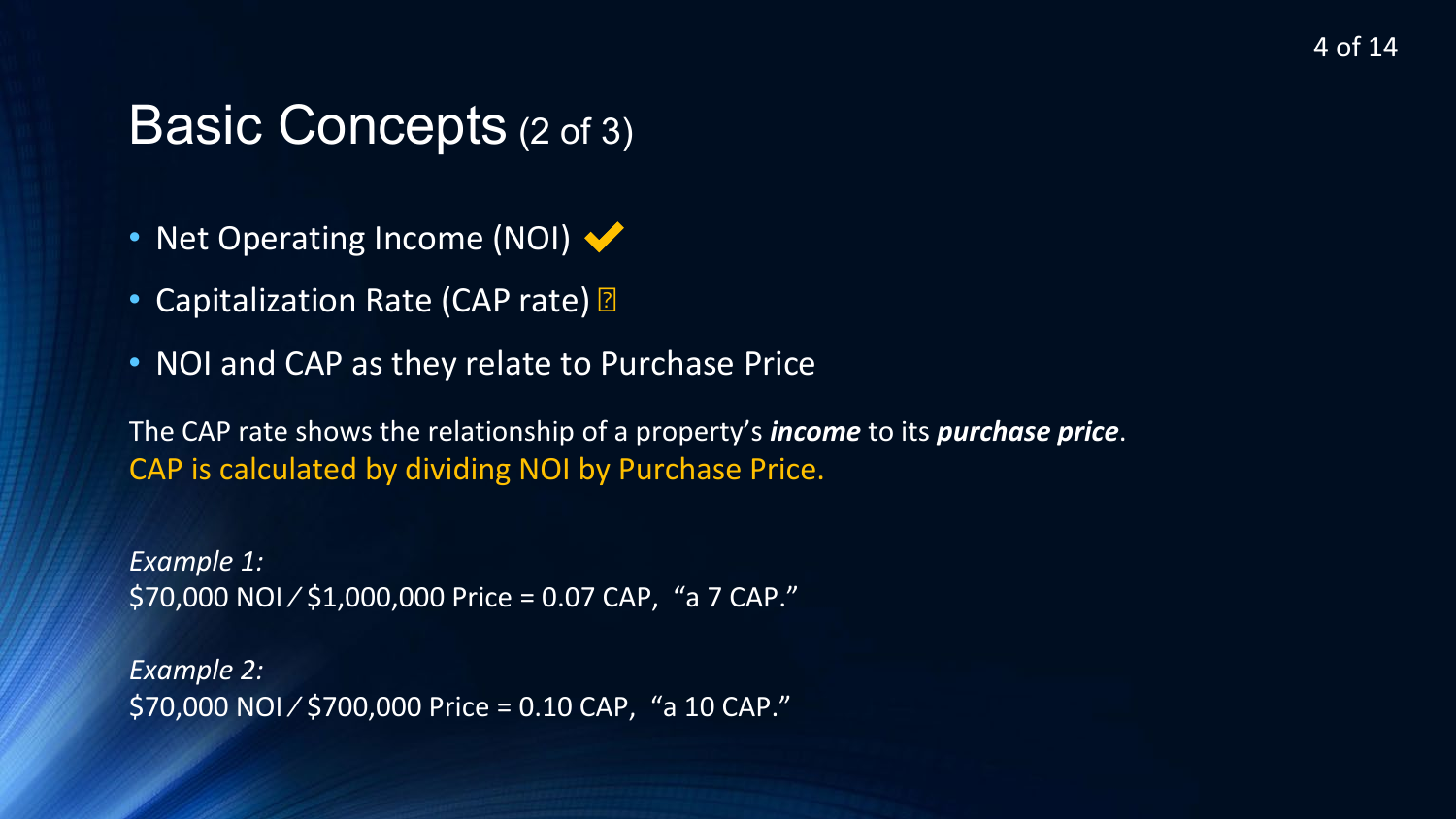### Basic Concepts (3 of 3)

- Net Operating Income (NOI) •
- Capitalization Rates (CAP rate)  $\blacktriangledown$
- NOI and CAP as they relate to Purchase Price 2

The CAP rate shows the relationship of a property's *income* to its *purchase price*. CAP = NOI divided by Purchase Price. Therefore a Purchase Price can be derived from NOI and CAP.

*Example 1:*  $$70,000$  NOI  $/$ \$1,000,000 Price = 0.07 CAP, and therefore \$70,000  $/0.07 = $1,000,000$ 

*Example 2:*  $$70,000$  NOI  $/$ \$700,000 Price = 0.10 CAP, and therefore \$70,000  $/$  0.10 = \$700,000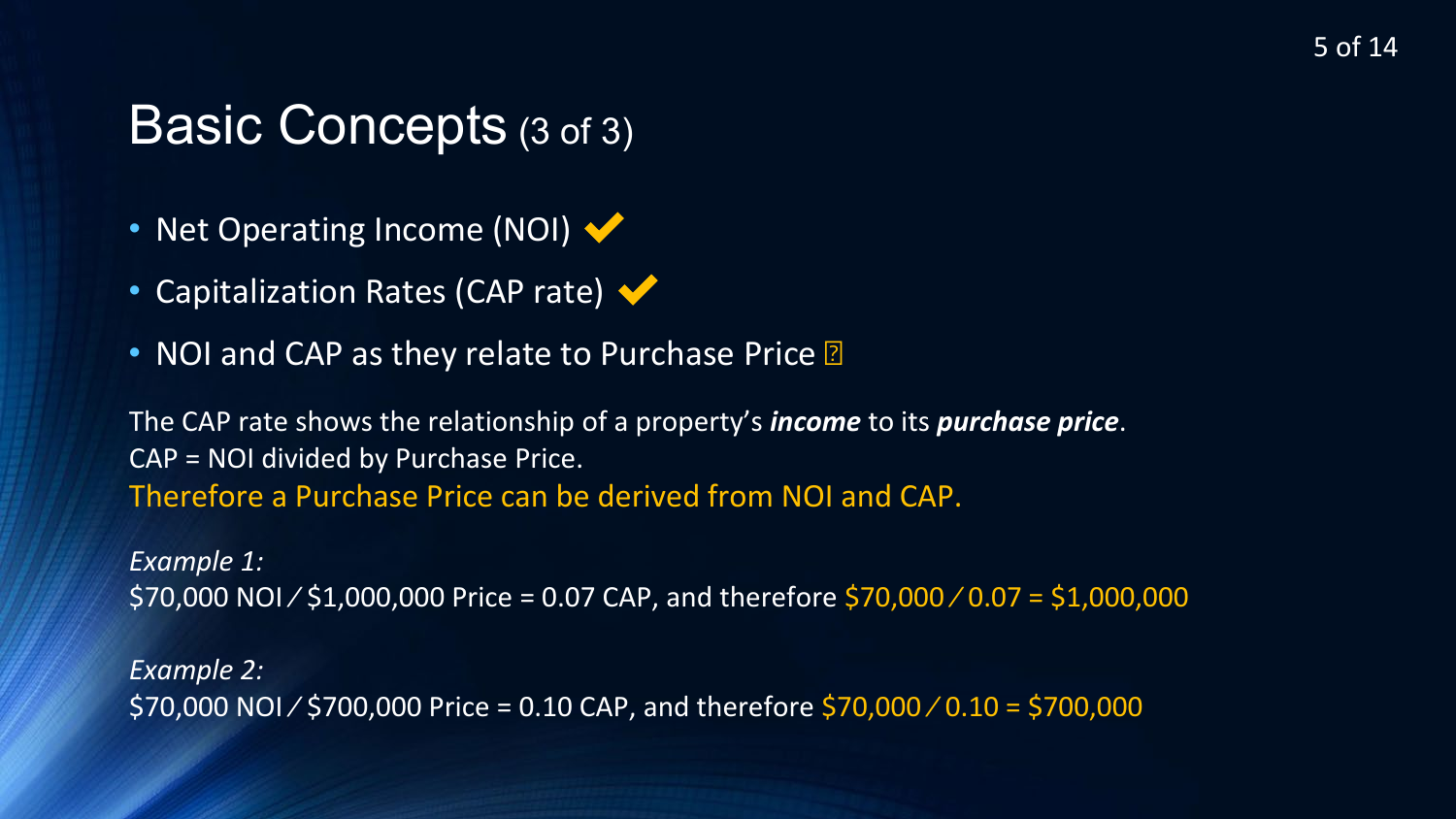### How We Find Deals (1 of 4)

- We look for properties that meet our strict, unvarying list of requirements; this lets us identify good deals very quickly.
- We look at every national CRE website every day: Loopnet, CoStar, Crexi, CPIX.
- We look at every property that comes on the market in the last 24 hours, every day.

#### **What's our list of requirements for a property? A property must:**

- be offered at an  $8^{1/4}$  CAP or above
- contain 30% "credit tenants" (an S&P rating of BBB- or better ("investment grade")) and
- these credit tenants must have 5+ years (retail) or 3+ years (office) left on their leases and
- earn investors at least a 10% ROI at a *proposed* 10 CAP price. (See "How Investors Get Paid" slides)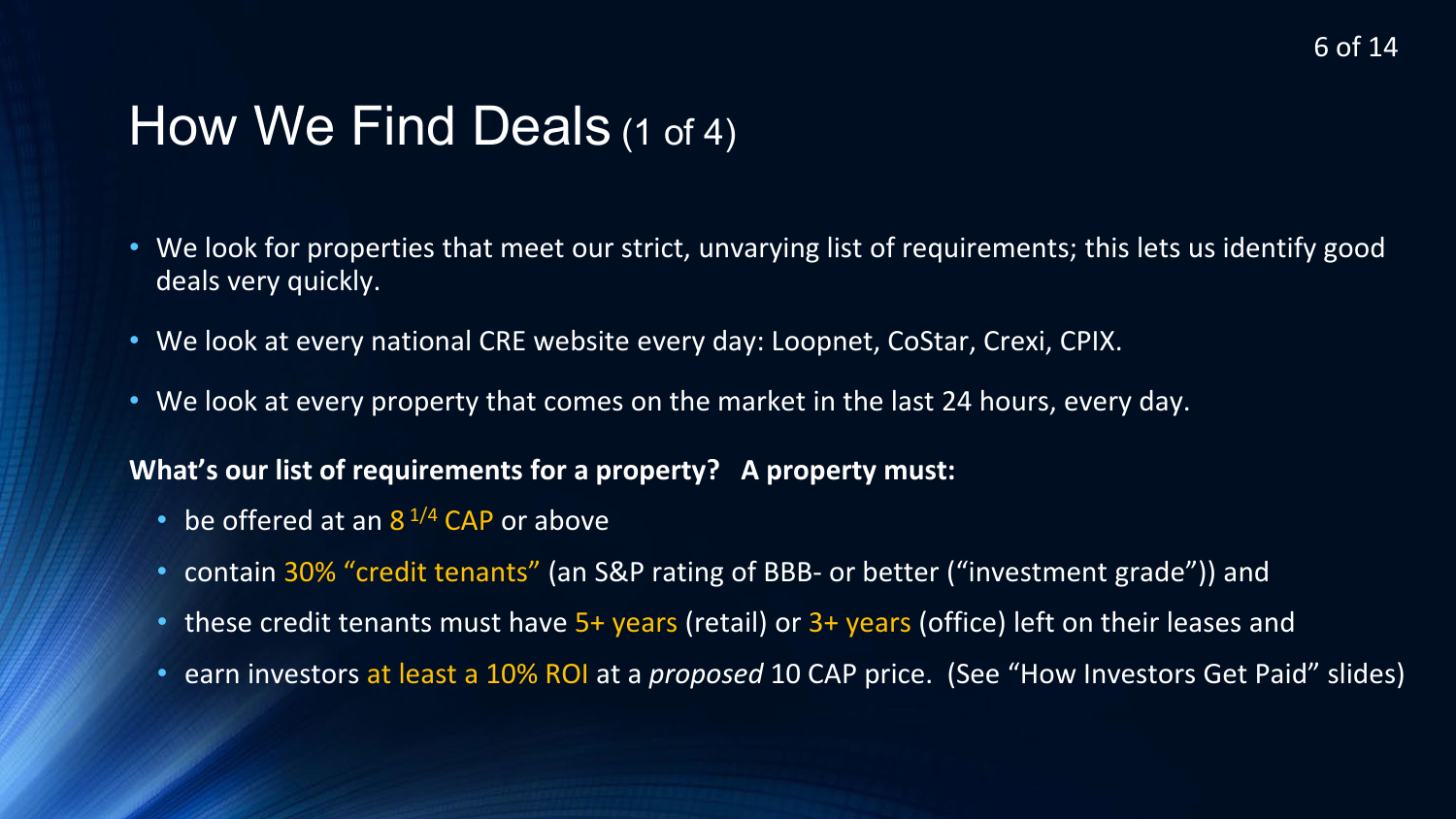### How We Find Deals (2 of 4)

- A seller would normally list a property that meets our requirements (30% credit tenants, 5+ years left on lease)... at a 7 to 7  $3/4$  CAP.
- When we see a property priced at an  $8^{1/4}$  CAP or above, we know the Seller is motivated!

Q: Why would a Seller list their property below market price?

A: They must have *a need*, because if they were patient, they'd be able to sell in a 7- 7 3/4 CAP range.

• Going back to the NOI section, I explained:

| <b>NOI</b><br>$\frac{\text{SO}}{\text{SO}} = \frac{\text{S}}{20,000} = 0.07 \text{ CAP}$<br>\$1,000,000<br>Purchase Price                                                                      | We don't want that. But when we find:                                                                                  |
|------------------------------------------------------------------------------------------------------------------------------------------------------------------------------------------------|------------------------------------------------------------------------------------------------------------------------|
| $\begin{array}{ c c c c c c c c c } \hline \text{so} & \frac{\text{S70,000}}{\text{S70,000}} & = & 0825 \text{ CAP} \ \hline \end{array}$<br><b>INOI</b><br><b>Purchase Price</b><br>\$850,000 | When a property that meets all our requirements at<br>an 8 <sup>1/4</sup> CAP, we'll <i>immediately</i> make an offer. |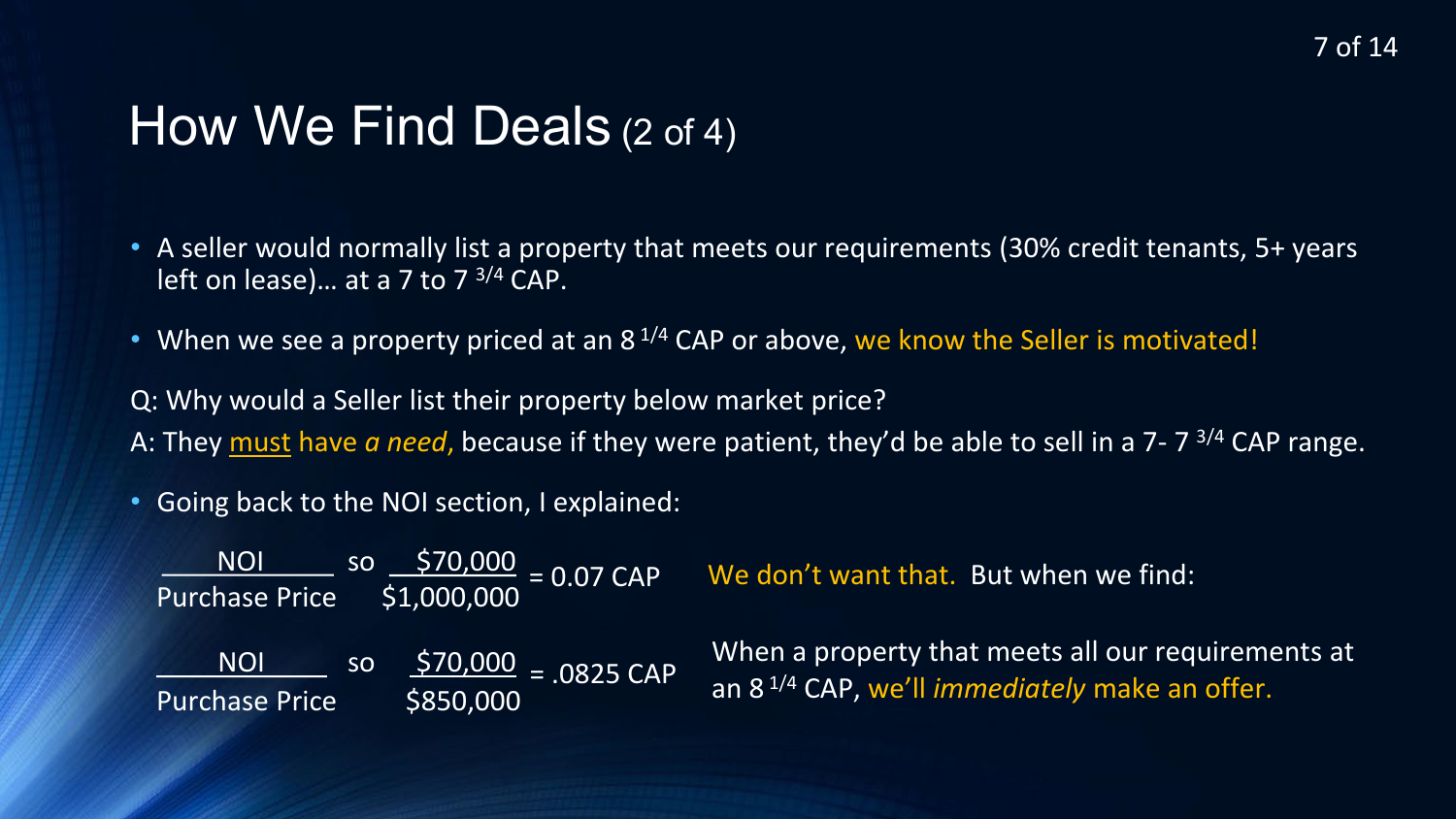### How We Find Deals (3 of 4)

**Q:** How much will we offer? Using the NOI and the CAP to get a price) like this:

<u>\$70,000</u> 0.0825 =\$850,000 (the price it's listed for) NOI = Purchase Price CAP

**A:** We'll make an offer in the 10¼ - 11 CAP range like this:

\$70,000 0.11 \$70,000 0.1025  $=$  \$636,363  $=$   $\frac{$10,000}{$682,926}$ 

\$70,000  $\frac{70,000}{0.10}$  = \$700,000 If the seller accepts, we've got a deal. But we'll *settle* for a CAP in the high 9's to low 10's. Here's a 10 CAP: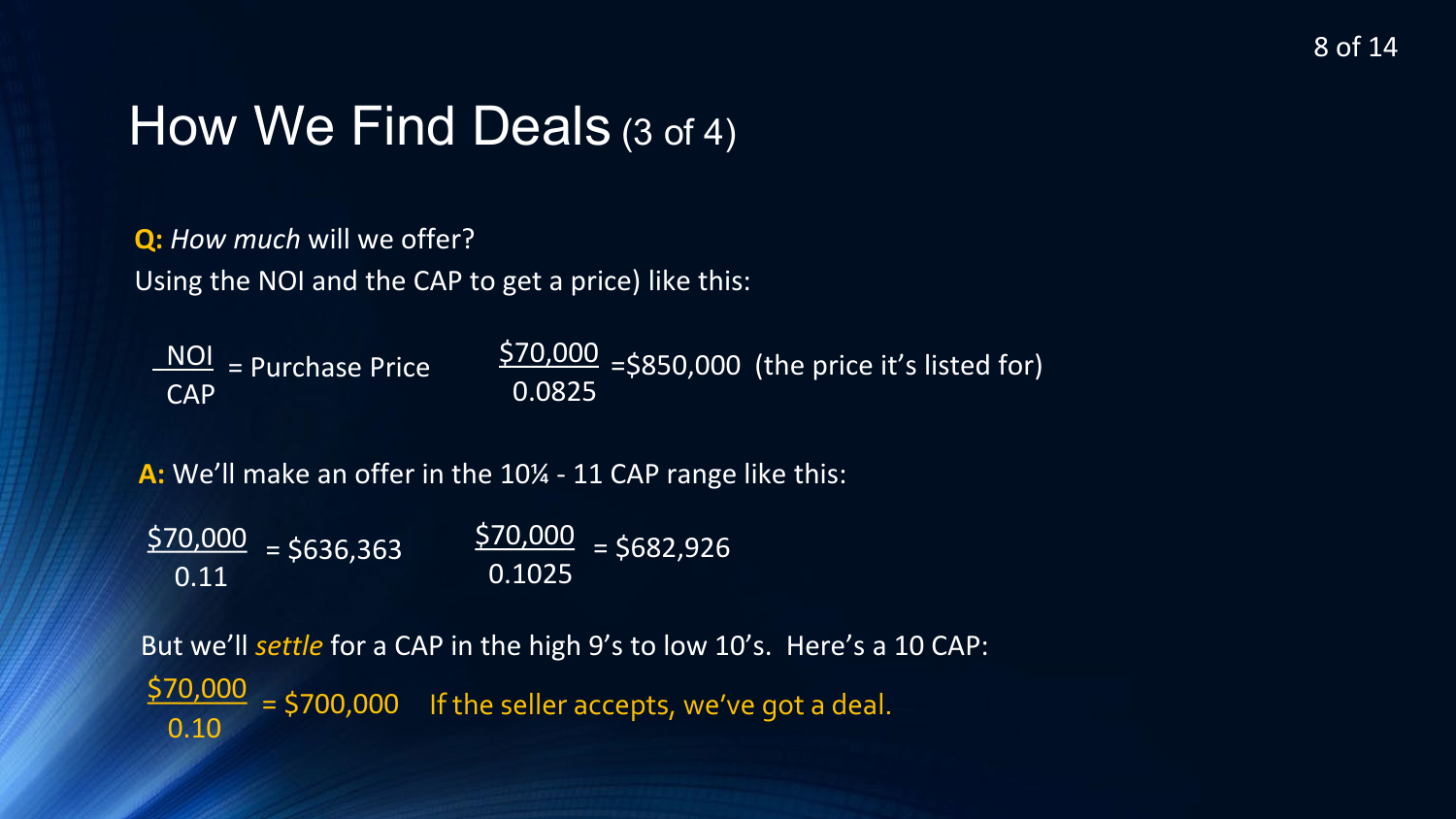### How We Find Deals (4 of 4)

**Q:** How do we convince an already motivated seller, to accept a 10 CAP for their property? **A:** We don't… most of the time. We expect only 10% of our offers to be accepted.

#### **But we make our offer more attractive this way:**

- 1. We submit it very quickly, within days of a property hitting the market.
- 2. We submit a signed PSA (an offer "Purchase and Sale Agreement") along with:
	- a list of CRE brokers as references,
	- a proof of funds and / or a "soft" approval from a lender,
	- a bio on the general partner and one on the loan guarantor
- 3. We ask broker to contact at least two of our references. And we give him an idea of where we need to end up pricewise, so he can win and we can get a deal done.
- 5. He'll make that presentation to his client, and if everything goes well… we finalize the contract.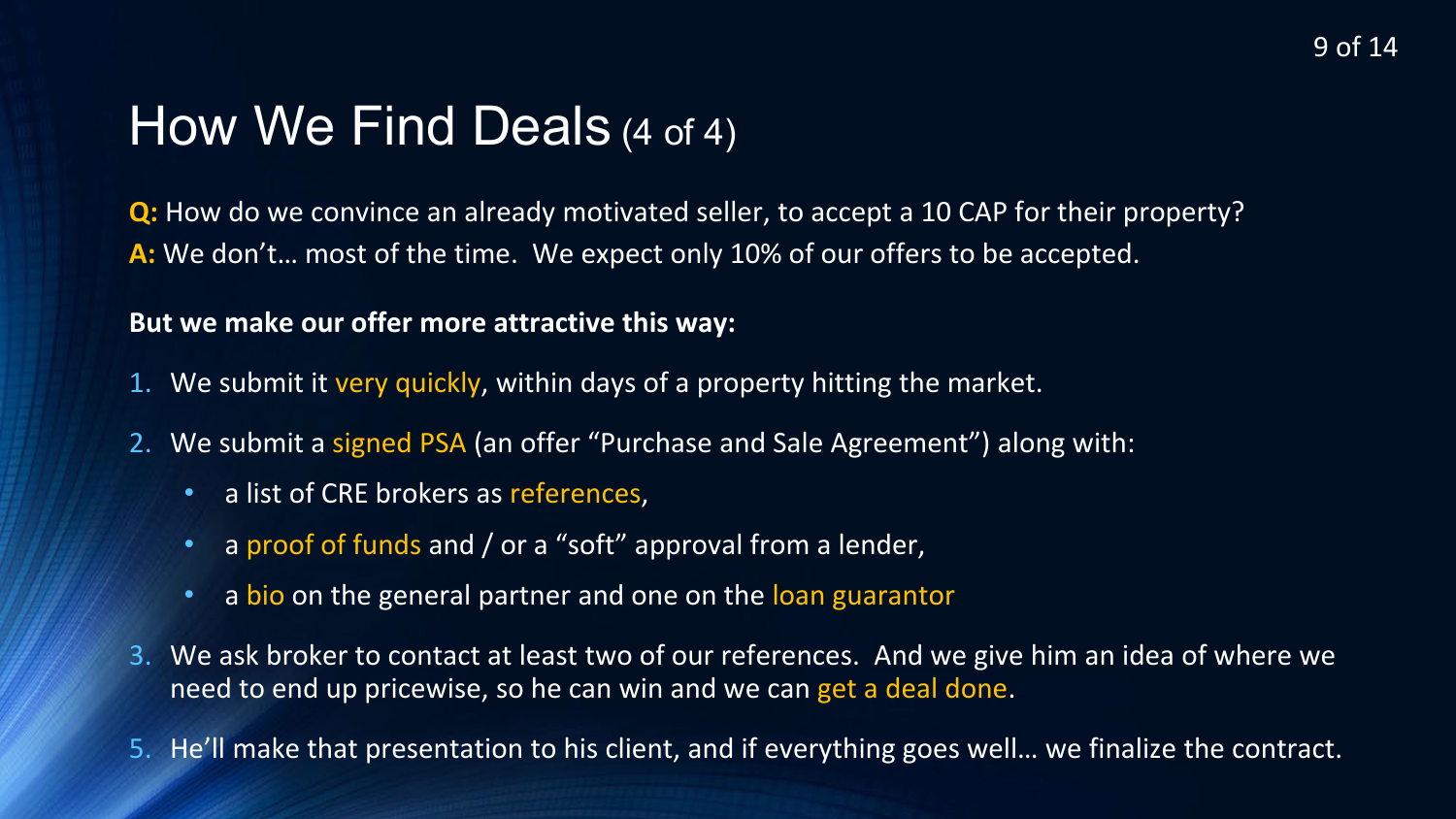### Our Due Diligence Process (1 of 4)

**Next** we'll pause… why would a Seller be motivated to sell so low?

There can be many *good* reasons… but is something *wrong* with this property? We'll find out!

We'll *carefully* scrutinize the property and uncover all its problems in the next 60 days.

During that time, if we find a reason to cancel our PSA, we'll receive our deposit back. If we don't cancel, our deposit goes non-refundable and we'll need to close in 10-30 more days.

#### **So here's what we do, (to look for reasons to cancel):**

#### Within 3 business days

- 1. Study all the leases bring out all the details: remaining months, lease escalations, renewals, etc.
- 2. Financials we have an accountant carefully review the financials.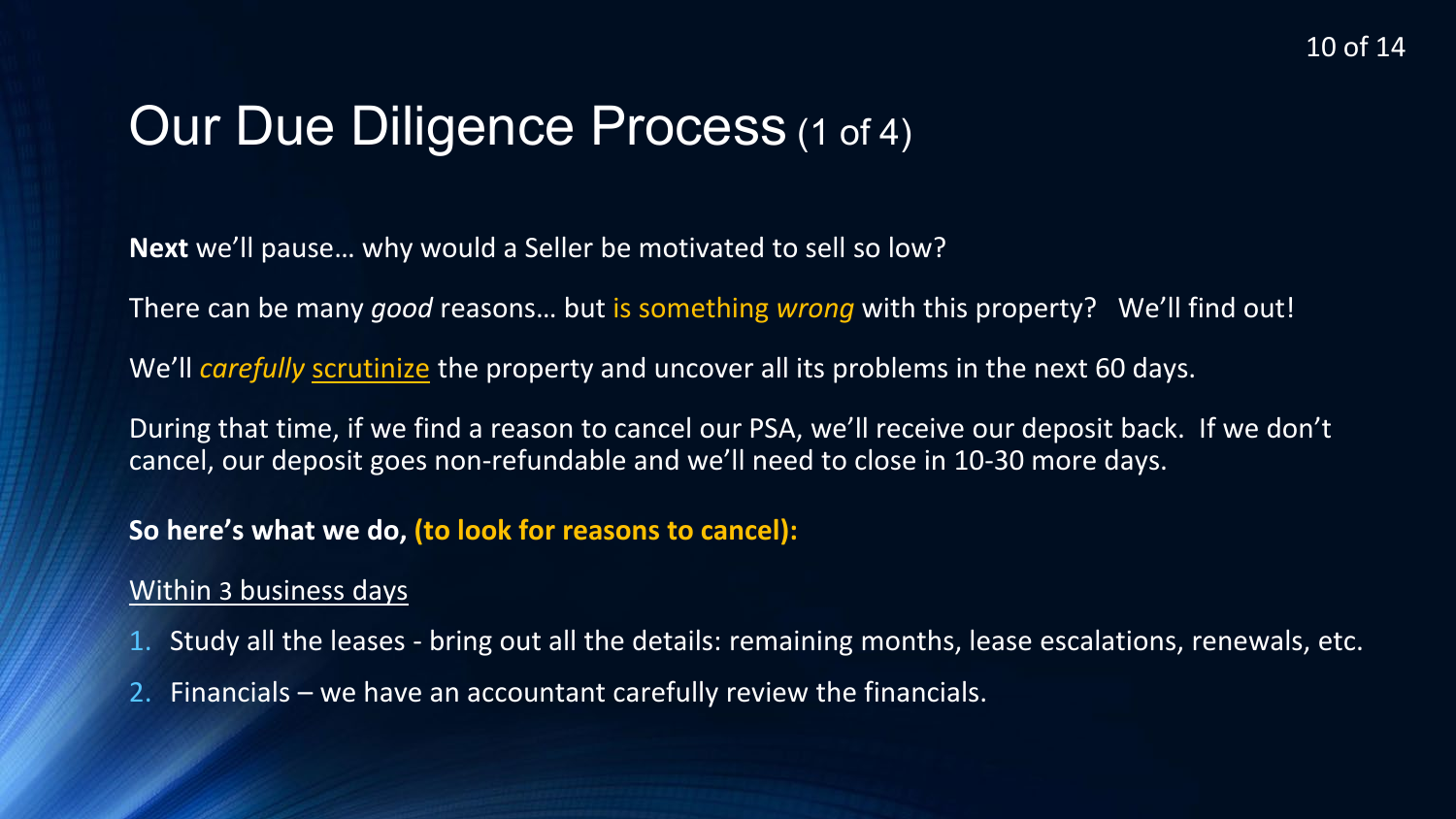### Our Due Diligence Process (2 of 4)

Within 1 week: (Remember we're looking hard for a reason to bail out of the deal).

#### **We'll make a site visit:**

- 1. Quickly develop relationships with each tenant, and ask if sales are meeting projections.
- 2. Do research on tenants, are there financial news, and outlook, online negative articles or reviews?
- 3. Look for Deferred Maintenance issues, (if we go forward we'll order a detailed inspection, a " $PCA"$

#### **We'll make a county – city visit:**

- 1. Talk to the Planning Commission, examine the Master Plan asking "Is anything new coming nearby?"
- 2. Verify the zoning is correct.
- 3. Ask if there are building code or other violations?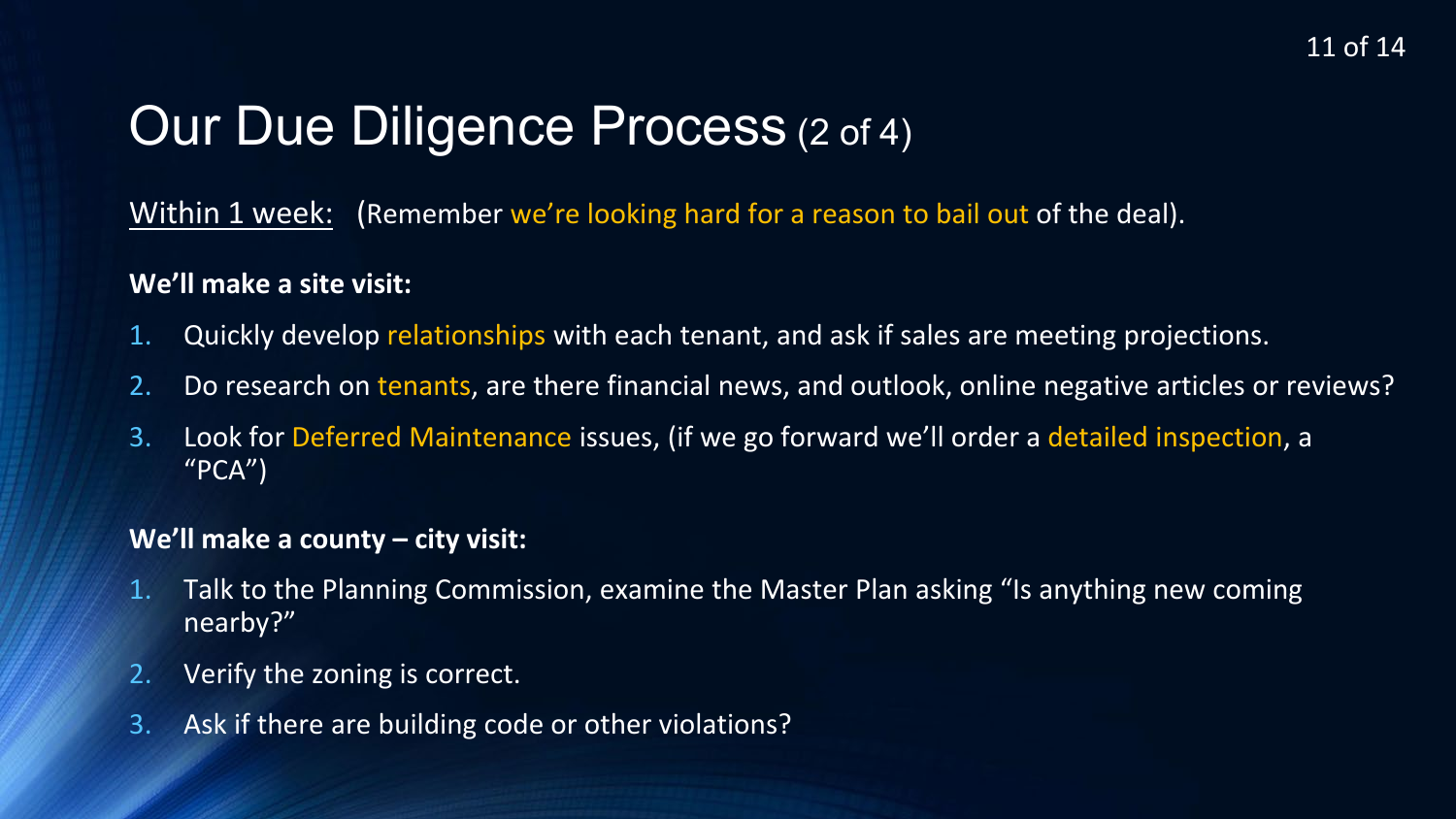# Our Due Diligence Process (3 of 4)

#### Within 1 week:

- 1. We'll contact area lenders they know what's happening locally.
- 2. We'll order inspections:
	- a. A PCA (Property Condition Assessment), a 100+ page inspection of the structure, HVAC, parking lot, roof. It shows everything that needs to be done over the next 12 years. For anything that needs to be done within 3 years, we go back to the Seller and ask them to do it, after all we're buying a CAP rate and ROI, not someone else's problems.
	- b. A Phase I ESA a report showing the environmental history and any problems- so the responsibility to clean up will never be ours.
	- c. A Survey it can unearth things like ingress / egress rights
	- d. Title work Is it *fully* Seller's property to sell?

These 3<sup>rd</sup> party reports cost \$7,000 to \$15,000, so we delay them until our other analyses are done.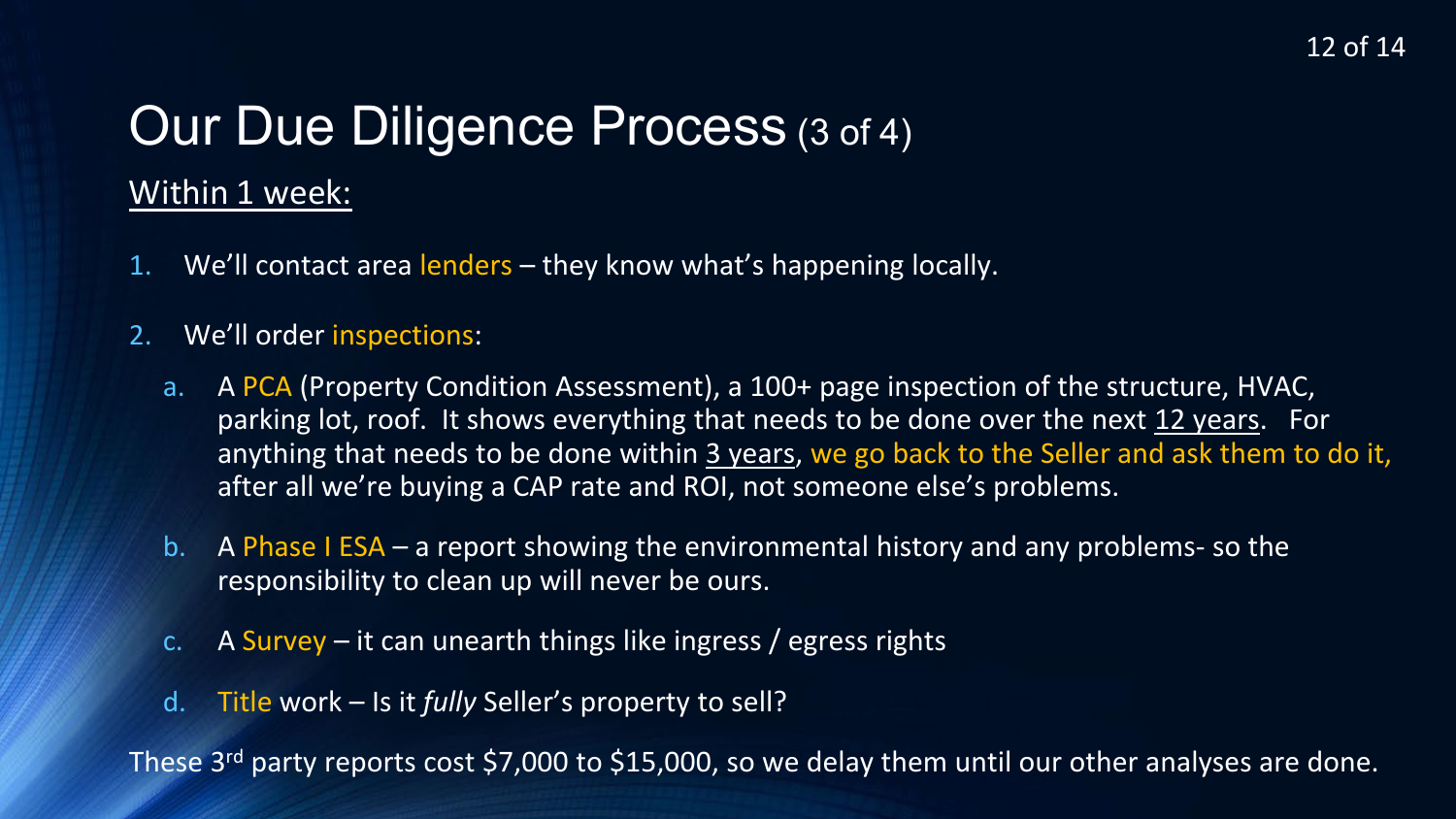### Our Due Diligence Process (4 of 4)

#### **Timeline**

- 3 days: *thoroughly* examine all leases and all financials.
- 1 week: conduct a site visit, order inspections, and send RFQs out to lenders.
- Getting offers from lenders can take 3 weeks. Then we'll choose one and they'll hire an appraiser. It can take 6 to 8 weeks to get a commercial appraisal back.
- 60 days: we'll cancel the contract or go forward, and close after another 10-30 days.